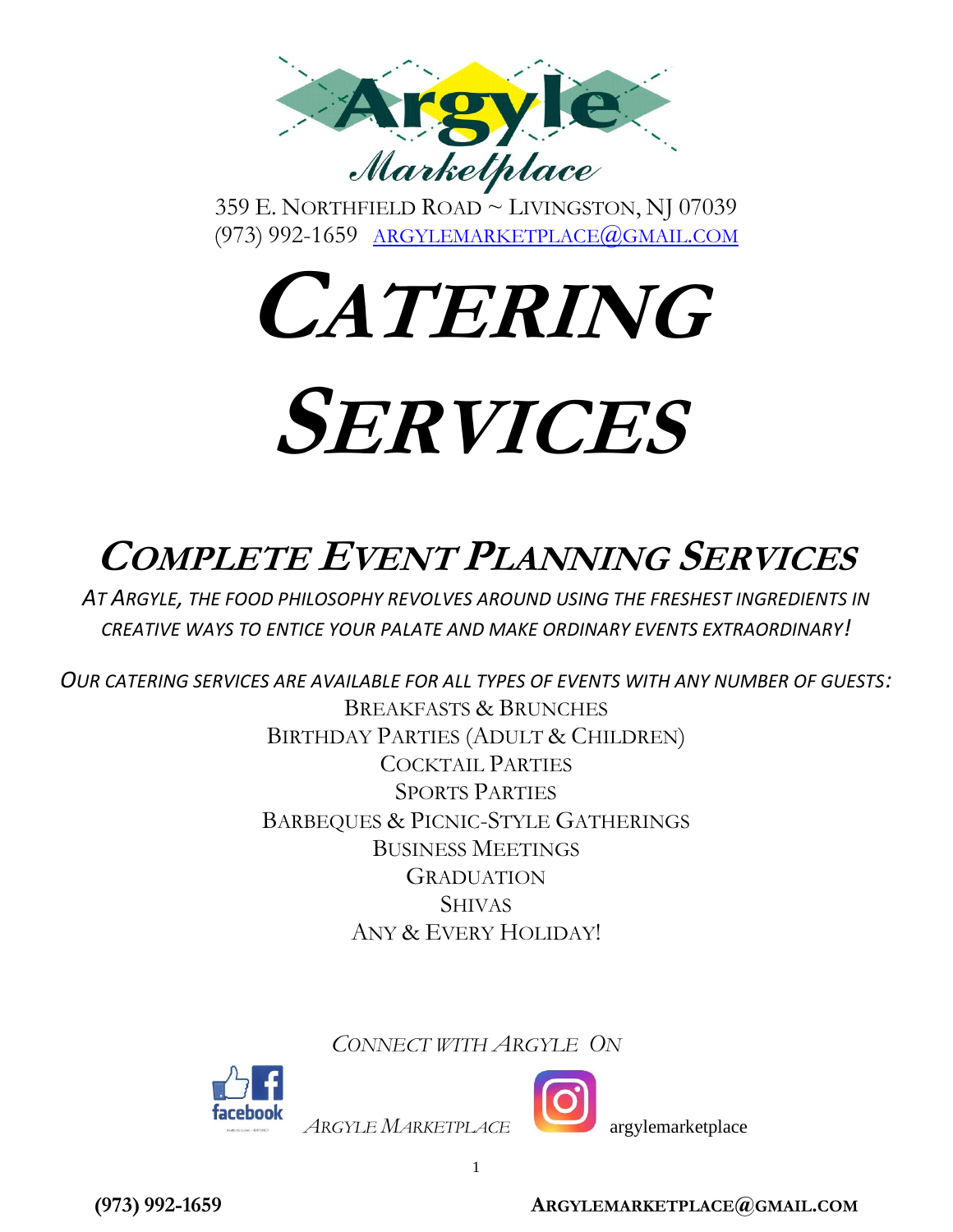

*PACKAGES ARE PRICED PER PERSON, 8 GUEST MINIMUM ALL OF THE BELOW COME WITH FULL HOT COFFEE & TEA SERVICE*

#### **ASSORTMENT OF BAGELS 5.99 / GUEST**

SERVED WITH REGULAR & VEGETABLE CREAM CHEESE, AND WHIPPED BUTTER

#### **SMOKED NOVA SCOTIA SALMON DISPLAY 15.99 / GUEST** \**MINIMUM 10 GUESTS\**

ARTFUL DISPLAY OF SLICED SMOKED NOVA SCOTIA SALMON WITH AN ASSORTMENT OF SLICED BAGELS & FLAGELS, REGULAR & VEGETABLE CREAM CHEESE AND WHIPPED BUTTER; ACCOMPANIED BY TRAY OF TOMATOES, SLICED RED ONIONS, SLICED CUCUMBERS & CAPERS *ADD ARGYLE'S TUNA SALAD & EGG SALAD +4.99 / GUEST*

#### **CONTINENTAL BREAKFAST BASKET 6.99 / GUEST**

BAGELS, DANISH, MUFFINS & SCONES; SERVED WITH REGULAR CREAM CHEESE, WHIPPED BUTTER & FRUIT **PRESERVES** 

#### **HOMEMADE PANCAKES OR FRENCH TOAST 6.99 / GUEST**

SERVED WITH VERMONT MAPLE SYRUP & WHIPPED BUTTER

#### **MARKET FRESH VEGETABLE OMELETS OR FRITTATAS 8.99 / GUEST**

WITH ARGYLE'S SIGNATURE HOME FRIES & WHITE, WHOLE WHEAT & RYE TOAST

#### **SEASONAL ARRAY OF SLICED FRUIT 5.99 / GUEST**

FEATURING THE RIPEST FRUIT OF THE SEASON, ARTFULLY PLATTERED; *TO ENJOY YOUR FRUIT WITH VANILLA YOGURT, ADD \$1.50 / PERSON \*NOT SERVED WITH COFFEE & TEA\**

TO ADD A SIDE DISH TO ANY ITEM ABOVE OF BACON, HAM, TURKEY BACON OR SAUSAGE, ADD 2.99 / GUEST

#### **FRESH SQUEEZED ORANGE JUICE 2.99 / GUEST**

### *READY FOR THE OVEN….*

**REQUIRES 24 HOURS NOTICE** *\*NOT SERVED WITH COFFEE & TEA\**

#### **RICH FRENCH TOAST CASSEROLE 39.99/ TRAY (SERVES 8)**

SLICED CHALLAH BATHED IN RICH EGG BATTER SPIKED WITH TRADITIONAL VANILLA BEAN & GROUND CINNAMON - AND OUR OWN SECRET SEASONING; CAN BE CUSTOMIZED WITH SLICED BANANAS & WALNUTS OR SLICED APPLES & RAISINS

#### FARM FRESH BAKED EGGS [34.99 / TRAY] OR EGG WHITES [44.99 / TRAY] (SERVES 8-10)

WHOLE WHIPPED EGGS BLENDED WITH ASSORTED CHEESES FOR A RICH & WARMING BREAKFAST DELIGHT… OR EGG WHITES BLENDED & TOSSED WITH ASSORTED GRILLED VEGETABLES & FRESH **HERBS** 

#### **HEARTY QUICHE 29.99 (SERVES 6)**

BAKED IN A FLAKEY CRUST; CHOOSE YOUR VARIETY: BROCCOLI & CHEDDAR CHEESE, HAM & SWISS, CAPRESE STYLE (TOMATO, FRESH BASIL & MOZZARELLA), SPINACH, BACON & GOAT CHEESE

2

MAY 2022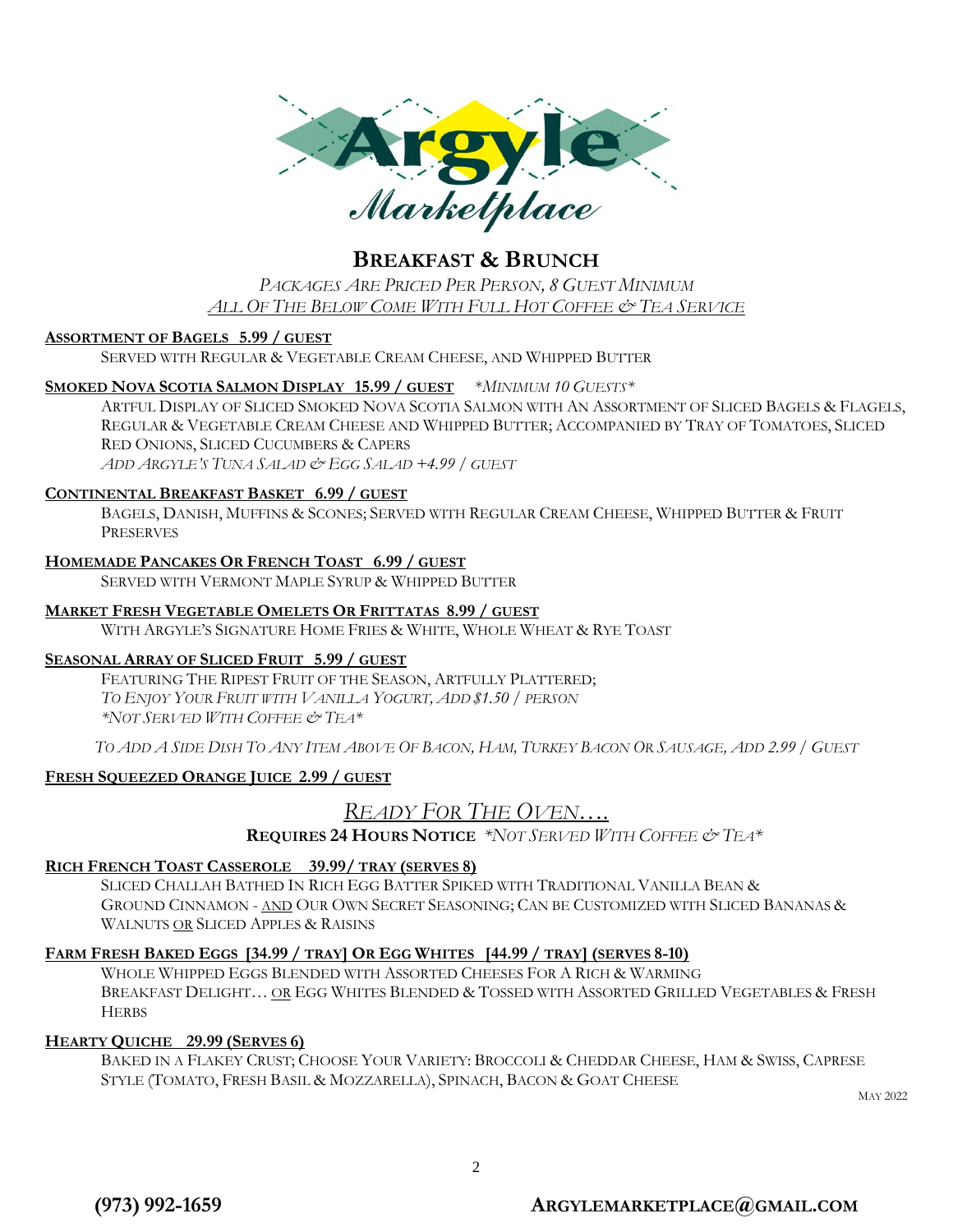

# **SANDWICH PLATTERS**

*PACKAGES ARE PRICED PER PERSON, 8 GUEST MINIMUM*

### 13.99 PER GUEST

ARGYLE CUSTOM DESIGNS EACH PLATTER WITH A TASTY VARIETY OF INGREDIENTS, BASED UPON EACH CLIENT'S TASTES AS WELL AS LONGSTANDING FAVORITES OUR TEAM CHOOSES AN ASSORTMENT OF BREAD SELECTIONS, FILLINGS & SPREADS THAT WILL MAKE OUR ARTFUL ARRANGEMENT PLEASING TO THE EYE, AS WELL AS THE PALATE PLEASE CONSULT WITH ARGYLE STAFF FOR SPECIFIC MODIFICATIONS AND/OR INCLUSIONS TO YOUR SELECTION

*PRIMARY INGREDIENTS* **MAY** *INCLUDE:*

HOUSE MADE RARE ROAST BEEF OVEN ROASTED FRESH TURKEY BREAST HERB MARINATED GRILLED CHICKEN BREAST ASSORTED MARINATED GRILLED OR FRESH CRUNCH VEGETABLES CRISPY CHICKEN CUTLET ARGYLE'S FAMOUS HOUSE MADE TURKEY MEATLOAF HONEY ROASTED TURKEY ARGYLE'S ALL WHITE MEAT TUNA SALAD ~ HOMESTYLE EGG SALAD  $CURED$  PASTRAMI  $\sim$  CORNED BEEF

**UPGRADE YOUR SANDWICH SELECTION TO INCLUDE THE FOLLOWING ITEMS**  *FOR AN ADDITIONAL 3.99 PER GUEST*

POACHED OR GRILLED CITRUS SALMON ~ GRILLED SLICED STEAK ~ POACHED OR GRILLED SHRIMP ~ **SMOKED SALMON ~ SHRIMP SALAD** 

**SHOW 'EM HOW YOU JOE! ARGYLE'S JERSEY JOES…**

TRIPLE DECKER SANDWICHES WITH CHOICE OF TWO (2) MEATS, SWISS CHEESE, COLESLAW & RUSSIAN **DRESSING….YOU PICK THE COMBO – WE DELIVER THE MO-JOE!** 

15.99 / PERSON *(MIN 8)* 

*ALL SANDWICH PLATTERS COME WITH A CHOICE OF* **TWO** *OF THE FOLLOWING:*

HOMESTYLE MACARONI SALAD TRADITIONAL POTATO SALAD PASTA SALAD HEALTH SALAD ARGYLE'S FAMOUS COLESLAW HOUSE TOSSED SALAD

**<sup>U</sup>PGRADE** *TO ANY OF THE FOLLOWING SIDES, FOR +2.99 / GUEST*

ORZO WITH ROASTED VEGETABLES & FETA CHEESE ROASTED ZUCCHINI, CORN, JALAPENO & PARMESAN SALAD NEW POTATO SALAD WITH DIJON VINAIGRETTE ISRAELI COUS COUS WITH GRILLED VEGETABLES, LEMON & HERBS CUCUMBER & TOMATO SALAD

\*\***VEGETARIAN & GLUTEN FREE OPTIONS AVAILABLE**; ASK ARGYLE'S CATERING STAFF FOR SUGGESTIONS.

MAY 2022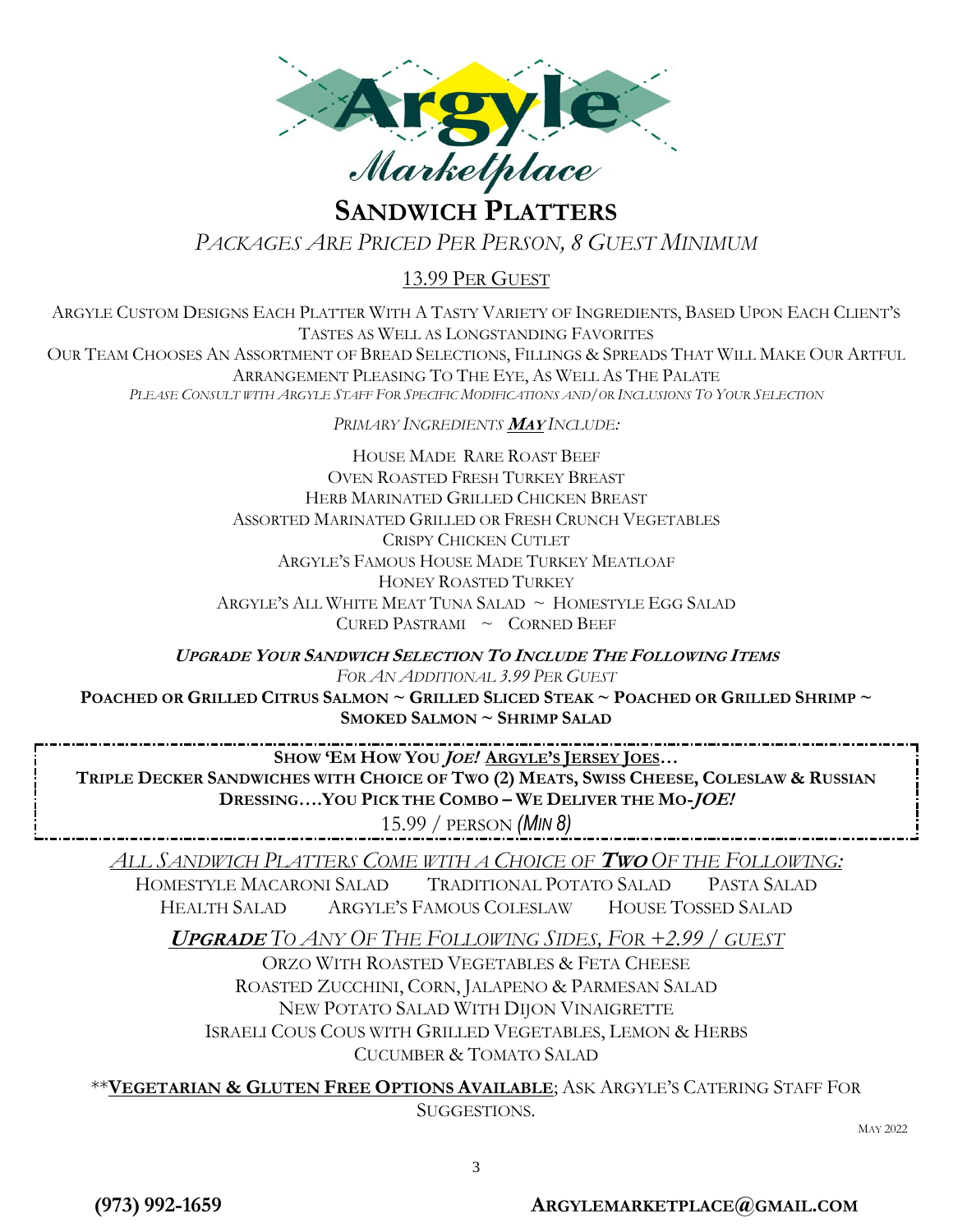

*PRICED PER PERSON, 10 GUEST MINIMUM* 

ARGYLE SPECIALIZES IN DESIGNING THE PERFECT NOTE TO GET YOUR GATHERING STARTED RIGHT! **WE ARE HAPPY TO CUSTOMIZE OUR OFFERINGS** TO YOUR TASTE…

#### **PLEASE SEE SUGGESTED FAVORITES BELOW**

SLICED SPICE RUBBED PORK LOIN ON POTATO CHIPS WITH RICH PAN JUS TRADITIONAL PIGS IN BLANKETS "HOME WRAPPED" CAROLINA BITE: TRADITIONAL PULLED PORK ON BUTTERY TOAST PEPPER CRUSTED BEEF TENDERLOIN, SLICED ONTO GARLIC TOAST WITH HORSERADISH CREAM ASIAN SPICED BEEF IN CUCUMBER CUPS

SLICED FILET: HERB CRUSTED, SLICED THIN, ATOP WATER CRISP WITH BLUE CHEESE BELOW & OUR OWN STEAK SAUCE DRIZZLE RIB-ETTES: CUT FOR INDIVIDUAL ENJOYMENT! SPICY, STICKY & SWEET RIBS GLAZED WITH OUR HOUSE RECIPE & CHARRED MINI BAKED MAC & CHEESE BITES: CLASSIC SUPER CHEESE **OR** "B.O.T." STYLE (WITH CRISPY BACON, CARAMELIZED ONIONS & OVEN ROASTED TOMATOES)

HERB & LEMON SCENTED GRILLED ASPARAGUS TIPS WRAPPED IN PROSCIUTTO

ROASTED ARTICHOKE PESTO STUFFED GRILLED ZUCCHINI ROLLUPS

PICK UP QUICHE ASSORTMENT: HAM, CHEDDAR & MUSHROOMS; BACON, SWISS & SPINACH; ASPARAGUS, ROASTED PEPPERS & MOZZARELLA; DICED BROCCOLI WITH CHEDDAR CHEESE, PORTABELLA MUSHROOM WITH GOAT CHEESE TORTILLA ESPANOLA: TRADITIONAL SPANISH STYLE POTATO OMELET TOPPED WITH EITHER ROASTED PEPPER SLIVERS OR CRISPY

SAUSAGE CHIP OR WITH SPICY CHILI OIL

STUFFED MUSHROOMS: C*HOOSE:* TENDER CAPS FILLED WITH CRUMBLED HOUSE-MADE SAUSAGE, SHARP CHEESE & SPICES & BAKED UNDER BUTTERY BREAD CRUMBS **OR** VEGETARIAN-STYLE: TENDER CAPS FILLED WITH SPINACH, SUNDRIED TOMATOES, SHREDDED PARMESAN & ARTICHOKE HEARTS

GRILLED STEAK SPIRAL SKEWER: TENDER MARINATED GRILLED SLICED STEAK WRAPPED AROUND A FRESH MOZZARELLA BITE, ROASTED RED PEPPER & BASIL LEAF

SHREDDED GARLIC CHICKEN ON TOP OF PARMESAN CRISPS

MINI BUFFALO CHICKEN BITE SKEWERS WITH CHUNKY BLUE CHEESE DIPPING SAUCE

YOGURT MARINATED GRILLED CHICKEN SKEWERS, WITH CUCUMBER HORSERADISH SAUCE

 QUIERO QUESADILLA! GRILLED CHICKEN QUESADILLA WITH CORN & JALAPENO JACK CHEESE, WITH SOUR CREAM & SCALLION **GARNISH** 

MINI FALAFEL BITES: FRAGRANT SPICED CHICKPEA PATTIES IN POP-ABLE SIZE, FLAVORED WITH FRESH HERBS ENDIVE LEAVES FILLED WITH LEMON HERBED RICOTTA CHEESE, TOPPED WITH SWEET CARAMELIZED ONION COULIS

CAPRESE SKEWERS WITH PESTO OIL

\*SEASONAL\* GAZPACHO SHOTS: FULL OF GARDEN FRESH FLAVOR WITH A ZING

HERB RICOTTA STUFFED GRILLED EGGPLANT WITH BALSAMIC GLAZE

DECONSTRUCTING MARGHARITA (NO, NOT A WOODY ALLEN MOVIE!) ROSEMARY FOCCACIA BITES WITH ROASTED PEPPER SAUCE, FRESH MOZZARELLA & BASIL

\*SEASONAL\* DICED LOBSTER WITH CITRUS DRESSING, TOPPED WITH GRILLED PINEAPPLE ON BUTTERY TOAST

CRABBY CAKES, WITH CREAMY GINGER DIPPING SAUCE OR ZESTY REMOULADE

JUMBO SHRIMP COCKTAIL WITH ZESTY COCKTAIL SAUCE

SMOKED SALMON ROLL: THIN SLICED NOVA SCOTIA SALMON ROLLED AROUND SMOOTH SCALLION CREAM CHEESE, SMASHED AVOCADO & LEMON ESSENCE

CALIFORNIA CAKE: CRABMEAT & AVOCADO ON RICE CAKE WITH WASABI GLAZE

THIN SLICED NOVA SCOTIA SMOKED SALMON ATOP ENGLISH CUCUMBER SLICES, WITH CAPER CREAM & DILL FRONDS MINI SALMON CAKES WITH CREAMY GINGER SAUCE

 CRISPY COCONUT SHRIMP: SEASONED, COATED & PAN FRIED LARGE SHRIMP; SERVED WITH CREAMY SIRACHA FOR A LITTLE ZIP! CHILI SPICE GRILLED SHRIMP: OUR OWN SPICE BLEND WITH BRIGHT CITRUS NOTES & GRILLED PINEAPPLE ON A BAMBOO SKEWER

MAY2022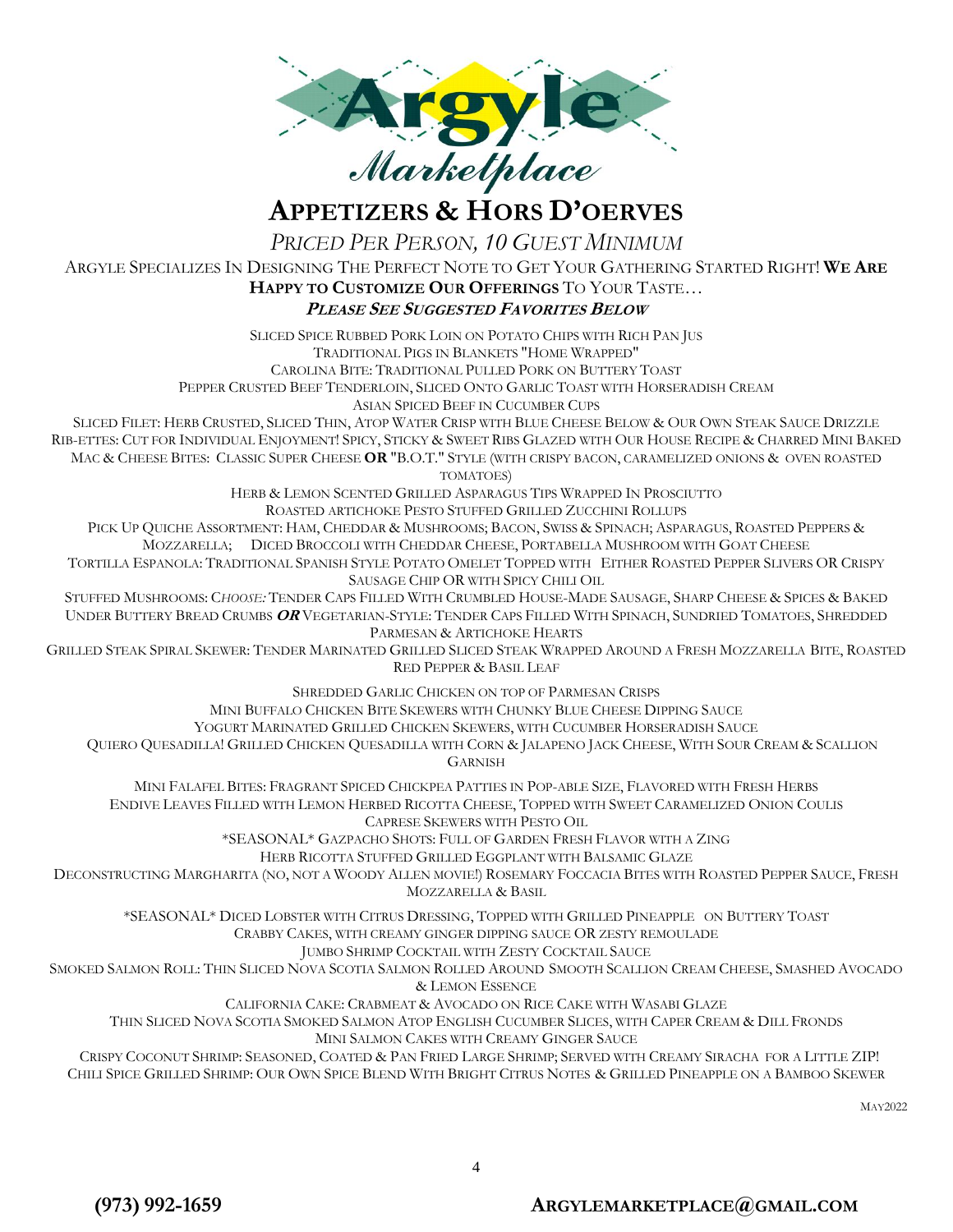

*SMALL TRAY SERVES 8-10 PEOPLE LARGE TRAY SERVES 12-15 PEOPLE*  THESE PLATTERS ARE SERVED FAMILY STYLE & ARE DESIGNED AS A MAIN COURSE FOR A LUNCHEON OR

*CASUAL GATHERING*

#### PLEASE INDICATE IF YOU'D LIKE YOUR SALAD "ARRANGED" SALAD-BAR STYLE OVER THE GREENS **OR ALL TOSSED TOGETHER**

#### **CHICKEN OR TURKEY COBB PLATTER SMALL 59.99 LARGE 89.99**

DICED GRILLED CHICKEN OR TURKEY BREAST WITH CRISPY BACON, AVOCADO, HARD BOILED EGGS, BLUE CHEESE & TOMATO WITH ROMAINE; SERVED WITH HOUSE GARLIC RANCH DRESSING

#### **THE NAPOLI SALAD PLATTER SMALL 49.99 LARGE 79.99**

A MIX OF BABY ARUGULA & BABY GREENS WITH SLICED ROASTED RED PEPPERS, DICED CUCUMBERS, GRAPE TOMATOES, SLICED RED ONIONS, CUBED FRESH MOZZARELLA, SHAVED PARMESAN CHEESE & FRESH BASIL *ADD GRILLED CHICKEN SMALL 59.99 LARGE 89.99* 

*ADD GRILLED SHRIMP SMALL 79.99 LARGE 109.99*

#### **SEASHORE SHRIMP PLATTER SMALL 79.99 LARGE 109.99**

CHIPOTLE SHRIMP, HARD BOILED EGGS, MARINATED ARTICHOKE HEARTS, ROASTED RED PEPPERS, CHOPPED TOMATO & CUCUMBER SALAD ON A BED OF MIXED GREENS

#### **TUNA OR SALMON NICOISE SALAD SMALL 79.99 LARGE 109.99**

VINAIGRETTE-TOSSED FLAKED WHITE TUNA ~ OR ~ OVEN POACHED SALMON WITH STEAMED GREEN BEANS, WEDGES OF TOMATO, YUKON POTATOES, HARD BOILED EGGS, GREEK OLIVES & ARUGULA

#### **MITCHIE'S STEAK SALAD PLATTER SMALL 89.99 LARGE 119.99**

GRILLED SLICED LONDON BROIL, PROVOLONE CHEESE GRILLED ONIONS, GRAPE TOMATOES, FRESH BASIL, ARUGULA & ROMAINE

#### **GREEK CHICKEN SALAD PLATTER SMALL 59.99 LARGE 89.99**

SLICED HERB MARINATED CHICKEN BREAST, FETA CHEESE, KALAMATA OLIVES, RED ONIONS, SLICED CUCUMBERS, PEPPERONCINI, SLICED TOMATOES, OREGANO & ROMAINE

#### **THE BOUNTY SALAD SMALL 49.99 LARGE 85.99**

A SEASONAL ASSORTMENT OF HEARTY VEGETABLES MARINATED IN OUR SECRET BLEND & FIRE GRILLED, WITH CRISP DICED CUCUMBERS & PIQUANT GOAT CHEESE TOSSED WITH SEASONAL MIXED GREENS *\*COMES TOSSED\**

#### **CAPRESE PLATTER SMALL 59.99 LARGE 89.99**

SLICED FRESH MOZZARELLA, HOUSE MADE ROASTED PEPPERS, SLICED SUNDRIED TOMATOES, FRESH BASIL & SLICED VINE-RIPENED TOMATOES OVER ARUGULA

#### **THE ROBIN SALAD PLATTER SMALL 59.99 LARGE 89.99**

SLICED CHICKEN BREAST, DRIED CRANBERRIES, GOAT CHEESE, WALNUTS, CUCUMBERS & GRAPE TOMATOES WITH MIXED GREENS

#### **CHEF SALAD PLATTER SMALL 59.99 LARGE 89.99**

A SELECTION OF HOUSE MADE PEPPER ROAST BEEF, FRESH ROASTED TURKEY BREAST, BAKED HAM, SWISS CHEESE, HARD BOILED EGGS, SLICED CARROTS, GRAPE TOMATOES & CUCUMBERS OVER ROMAINE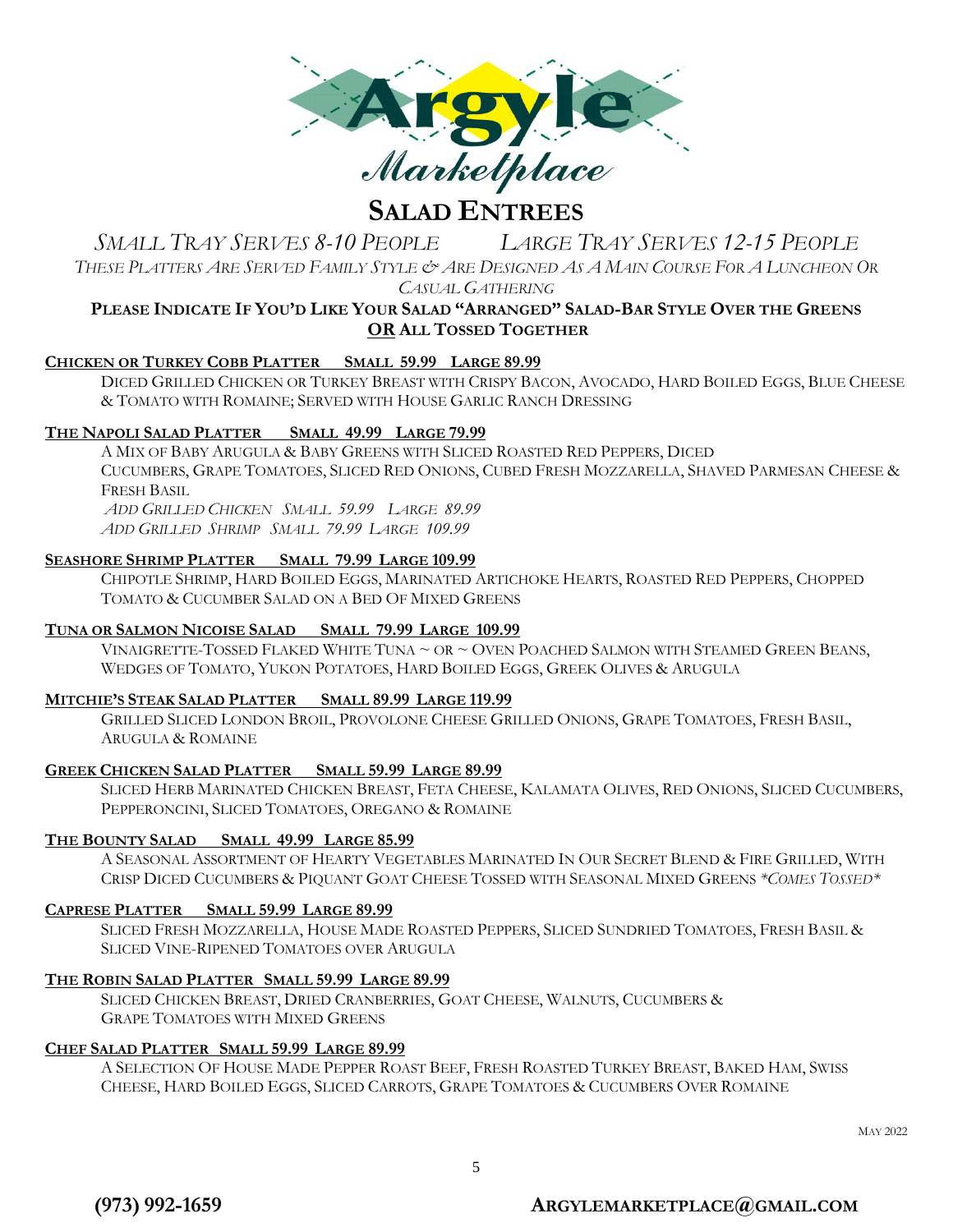

*PRICED PER PERSON, 8 GUEST MINIMUM*

ARGYLE'S KITCHENS CAN PROVIDE A HUGE VARIETY OF MAIN DISH SELECTIONS & WE ARE HAPPY TO CUSTOMIZE OUR OFFERINGS TO YOUR TASTE…

#### **PLEASE SEE SUGGESTED FAVORITES BELOW**

#### **CHICKEN TURKEY**

RICH CHICKEN MARSALA HOUSE SPECIALTY TURKEY MEATLOAF ARGYLE'S FAMOUS FRIED CHICKEN "THANKSGIVING" STUFFED TURKEY BREAST COUNTRY STYLE CHICKEN GIAMBOTTA SPINACH & RICE STUFFED TURKEY BREAST PARMIGIANA CRUSTED CHICKEN MILANESE HERB MASSAGED WHOLE ROASTED TURKEY GRILLED CHICKEN & SPINACH BOWTIE PASTA HOUSE SPECIALTY TURKEY MEATBALLS BATTER DOUSED CHICKEN FRANCESE TURKEY & ORZO STUFFED PEPPERS LEMON WHITE WINE CHICKEN PICATTA \*HOUSE SPECIAL\* PRETZEL CRUSTED CHICKEN HEARTY CHICKEN CORDON BLEU **BEEF** CHICKEN SCARPIELLO HOMESTYLE BEEF STEW CHICKEN SAVOY GRANDMA'S BRISKET HERBAL HEAVEN CHICKEN BACON-WRAPPED WHOLE BEEF TENDERLOIN SWEET & SOUR CHICKEN HERB & PARMESAN CRUSTED BEEF TENDERLOIN SPINACH & RICOTTA STUFFED CHICKEN HOMEMADE SIRLOIN ROCKSTAR MEATLOAF SLICED HERB CHICKEN BREAST WITH FRUITED SALSA STUFFED WHOLE BRAISED FLANK STEAK CHICKEN CACCIATORE HOUSE SPECIALTY CHICKEN MEATBALLS **PORK**

CHILI RUBBED GRILLED SHRIMP APPLE CRANBERRY STUFFED PORK CHOPS CITRUS SCENTED POACHED SALMON TENDER PORK CUTLETS FRANCESE STYLE HONEY SOY GRILLED SALMON TRADITIONAL STYLE SAUSAGE & PEPPERS SESAME CRUSTED ROASTED SALMON RICE, PEAS & SAUSAGE STUFFED PORK LOIN BAKED SALMON WITH CREAMY DIJON SPREAD FLOUNDER FILET IN LEMON & WHITE WINE STUFFED BAKED FLOUNDER FILET **VEGETARIAN**

LASAGNA….BOLOGNESE OR GRILLED VEGGIE ROASTED VEGGIE RATATOUILLE OVER ORZO BAKED ZITI....MARINARA & HEARTY BEEF STUFFED BAKED ONIONS (SWEET!) HOMESTYLE MAC & CHEESE **CHEESE** QUINOA & VEGGIE STUFFED PEPPER PENNE A LA VODKA…VEGGIE OR WITH SALMON CRISP EGGPLANT ROLLATINI RIGATONI WITH SAUSAGE, BROCCOLI & PARMESAN

HERB MASSAGED ROASTED CHICKEN GRILLED SLICED FLANK STEAK WITH CHIMMICHURRI

SPICE RUBBED ROASTED PORK LOIN **SEAFOOD** MAPLE BACON-WRAPPED PORK LOIN PANKO CRUSTED TILAPIA FILETS CRISP PORK CUTLET W/ HOMEMADE APPLE SAUCE

STUFFED PORTOBELLO MUSHROOM **PASTA** BARLEY STUFFED, VEGGIE SPIKED ZUCCHINI BOAT PENNE PRIMAVERA EGGPLANT PARMIGIANA…TWO STYLES AVAILABLE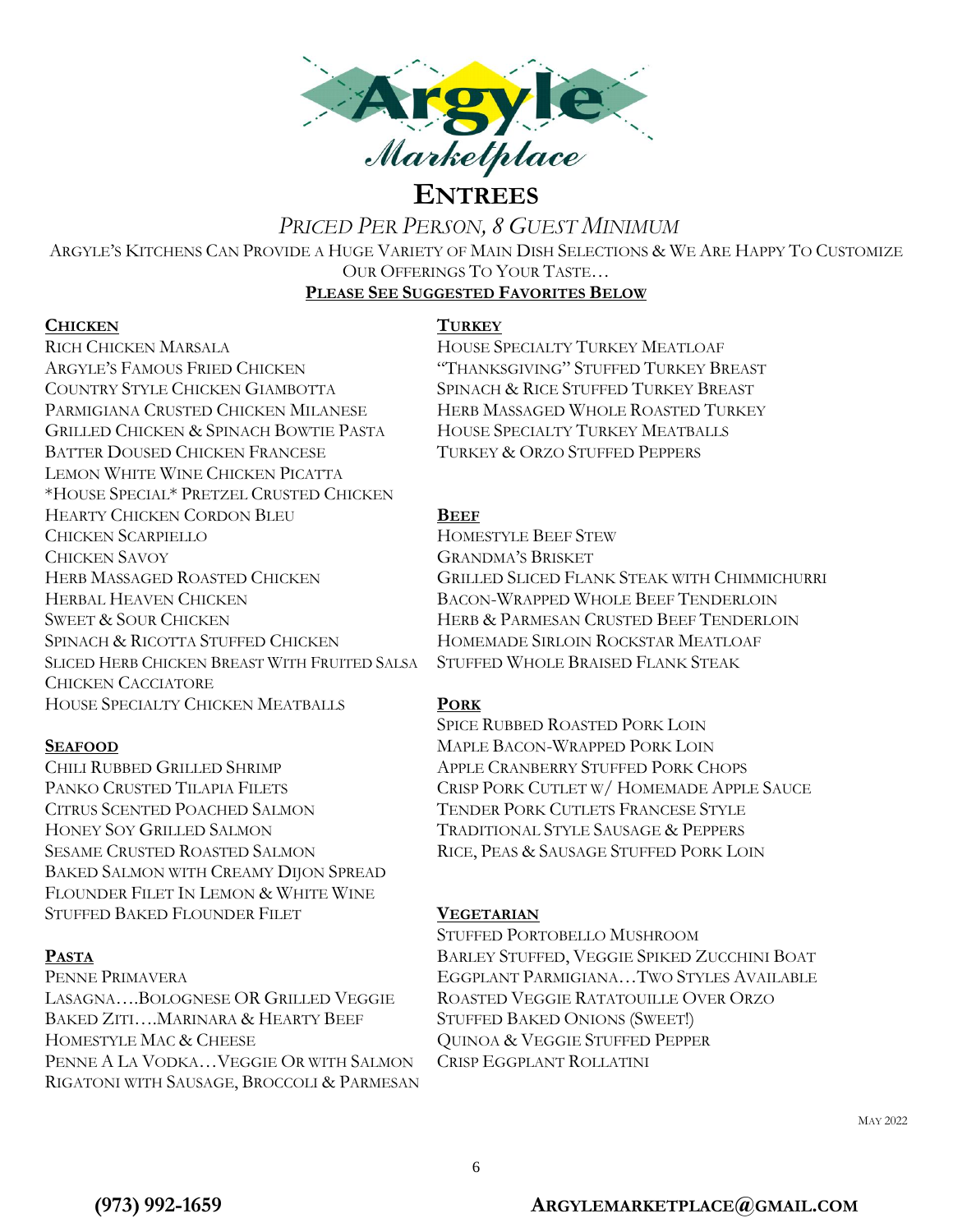

# $\sim$ **HOT** $\sim$

### *PRICED PER PERSON, 8 GUEST MINIMUM, 5.99 / GUEST* **PLEASE SEE SUGGESTED FAVORITES BELOW**

BAKED MACARONI & CHEESE ROASTED GARLIC WHIPPED POTATOES MIXED SWEET & YUKON GOLD ROASTED POTATOES SCALLOPED POTATOES FRESH GREEN BEANS WITH CHILI FLAKE GREEN BEANS GREMOLATA SPAGHETTI WITH BROCCOLI & GARLIC VEGETABLE SPIKED RICE CORNBREAD & SAUSAGE STUFFING RAINBOW VEGETABLE STUFFING CREAMED SPINACH CASSEROLE ROASTED BUTTERNUT SQUASH SMASHED SWEET POTATO CASSEROLE CAULIFLOWER "FRIED RICE" QUINOA WITH CARAMELIZED ONIONS & WINE-BRAISED MUSHROOMS SPRING PENNE: AL DENTE PASTA TOSSED WITH GRILLED ASPARAGUS, PLUMP PEAS, BRIGHT PESTO & PARMIGIANO SHAVINGS

# $\sim$ COLD $\sim$

## *PRICED PER PERSON, 8 GUESTS MINIMUM, 5.99 / GUEST*

BEET & CITRUS SALAD GRILLED VEGETABLE COUS COUS SOUTHWESTERN POTATO SALAD RAINBOW COLESLAW GRILLED VEGETABLE PLATTER (+2.00/PP SUPPLEMENT) ORZO SALAD WITH GRILLED VEGETABLES & FETA CHEESE GRILLED ASPARAGUS ((+1.00/PP SUPPLEMENT) WHOLE GRAIN QUINOA SALAD HEALTHY GRILLED CHICKEN SALAD (+3.00/PP SUPPLEMENT) GREEN BEAN SALAD WITH CHICKPEAS & GRAPE TOMATOES GRILLED PORTOBELLA MUSHROOM SALAD (+2.00 / PP SUPPLEMENT) BRUSSEL SPROUT SALAD (+1.00 / PP SUPPLEMENT)

MAY 2022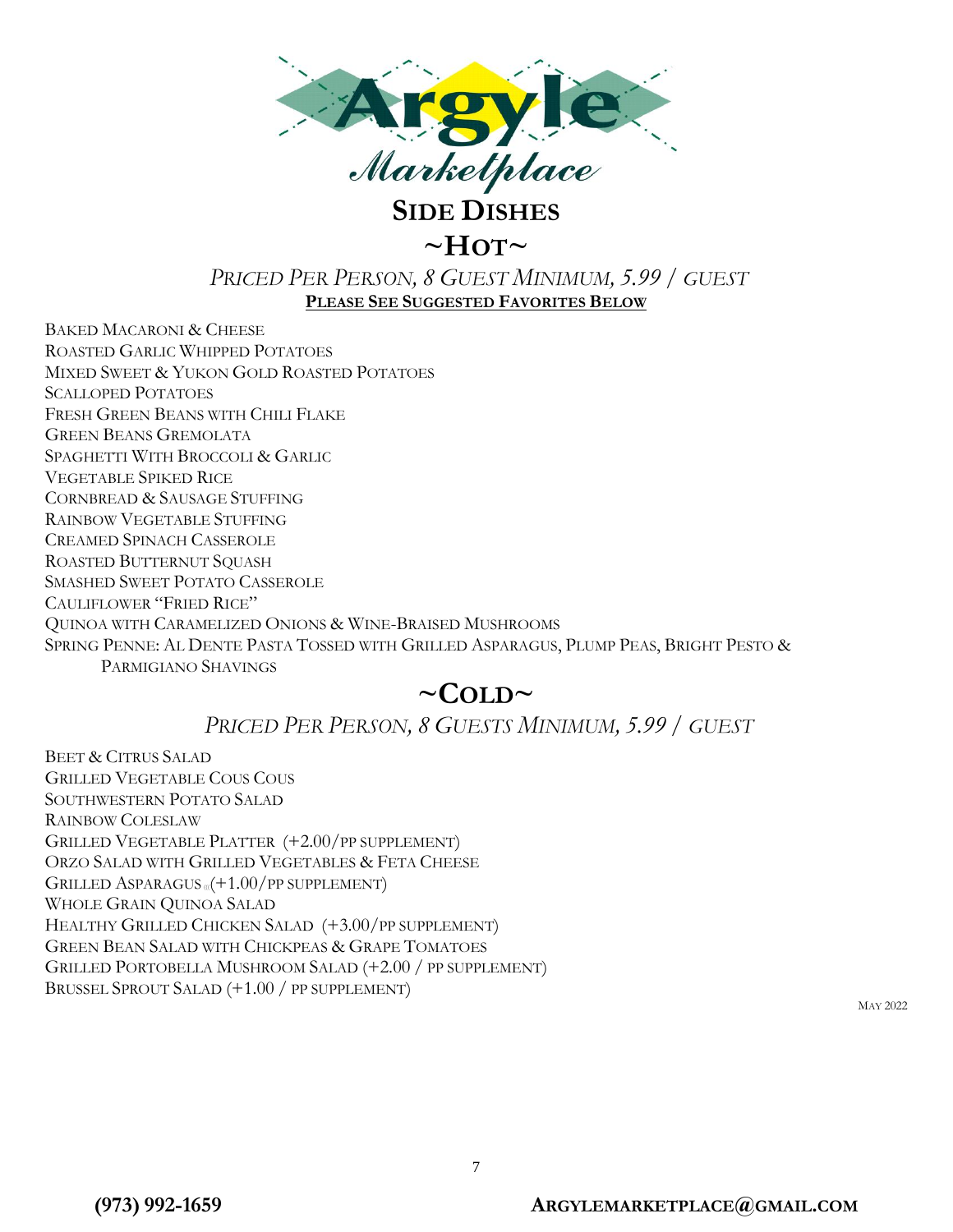

#### **CRISP CRUDITE SMALL (SERVES 8-10) 49.99 LARGE (SERVES 12-15) 79.99**

ASSORTMENT OF CHILLED SEASONAL VEGETABLES IN BITE SIZED PIECES; WITH TWO HOMEMADE DIPS

#### **POP-A-WHEELIES 59.99 (SERVES APPROX.8 - 10)**

WRAPS CUT IN HORS D'OEUVRES-SIZE BITES … CHOOSE FROM: PEPPER TURKEY-GOAT CHEESE-ROASTED PEPPER; FRESH MOZZARELLA-BASIL-TOMATO-PESTO; ROAST BEEF-CHEDDAR-ROMAINE-HORSERADISH; GRILLED CHICKEN-AVOCADO-ARUGULA; FRESH TURKEY-SLICED TOMATO-GREENS\_HUMMUS… *OR* ANY OTHER YOU DESIGN!

#### **TIDBIT CHEESE TRAY SMALL (SERVES 8-10) 44.99 LARGE (SERVES 15-18) 74.99**

ASSORTED CHEESES PREPARED IN BITE-SIZED PIECES, PERFECT FOR FEEDING A CROWD; SERVED WITH FRESH FRUIT & VEGETABLE GARNISH WITH ASSORTED CRACKERS

#### **ARTISANAL CHEESE TRAY 89.99 (SERVES APPROX.10 - 12)**

FOUR SELECTIONS ARTFULLY DISPLAYED WITH FRESH FRUIT, SEASONED CRISPS, SWEET DRIED APRICOTS & ASSORTED CRACKERS

#### **ARGYLE'S AMAZING POTATO SKINS 39.99 / TRAY (16 PIECES)**

FILLED WITH A BLEND OF THREE CHEESES, GRILLED SCALLIONS & CRISPY DICED BACON; SERVED WITH SOUR CREAM

#### **CRISPY CHICKEN FINGERS SMALL (SERVES 8-10) 39.99 LARGE (SERVES 15-18) 69.99**

TENDER WHITE MEAT CHICKEN BATTERED, DUNKED IN CRISPY COATING & FRIED; SERVED WITH HONEY MUSTARD DRESSING

#### BUFFALO OR TERIYAKI CHICKEN WINGS SMALL (SERVES 8-10) 44.99 LARGE (SERVES 15-18) 84.99

BITE SIZED WING PIECES IN TRADITIONAL BUFFALO "MEDIUM" SPICED PREPARATION OR IN ARGYLE'S OWN TERIYAKI-SPIKED GLAZED OR GRILLED WITH OLD BAY SEASONING

#### **BRUSCHETTA BAR 49.99 (SERVES 8-10)**

HEAPING PILE OF HOMEMADE GARLIC TOASTS AMID A SELECTION OF *TWO* BRUSCHETTA TOPPINGS --- TRADITIONAL TOMATO BASIL, ROSEMARY WHITE BEAN, GRILLED DICED ASPARAGUS & CHARRED CORN OR ROASTED EGGPLANT SPREAD

#### ANTIPASTO DISPLAY SMALL (SERVES 8-10) 99.99 LARGE (SERVES 16-18+ COCKTAIL STYLE) 199.99

A SELECTION OF CHEESE WITH DIFFERENT COMPOSITION FOR CONTRAST, ASSORTED CURED MEATS, PLUMP OLIVE VARIETALS, ROASTED/CURED VEGETABLES (SEASONAL), GRAPE TOMATOES, DRIED FRUIT, FRESH GRAPES, FLATS, CRACKERS & CRISPS

#### **SPECTACULAR DIP BAR 54.99**

FEATURING A CHOICE OF **THREE** FROM ….HOMEMADE GUACAMOLE, FRESH DICED SALSA, CLASSIC WHIPPED HUMMUS, ROASTED RED PEPPER HUMMUS, HOMEMADE SPINACH, ARTICHOKE DIP **OR** SEASONED CARAMELIZED ONION SOUR CREAM DIP, ACCOMPANIED BY PILES OF CRUNCHY TORTILLA CHIPS

MAY 2022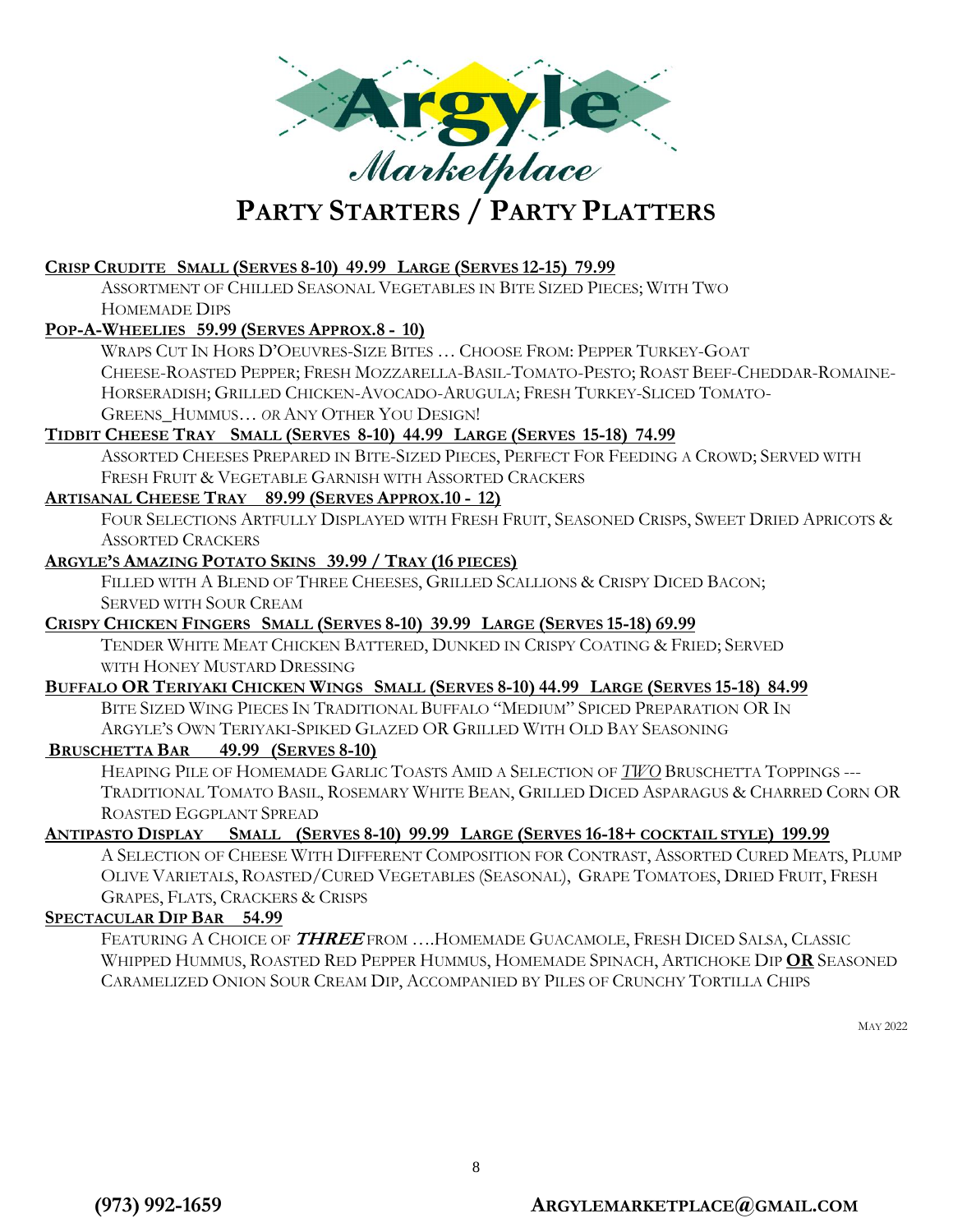

# **DESSERTS**

*8 PERSON MINIMUM*

**ARGYLE MARKETPLACE COOKIE & CONFECTIONS PLATTER 5.99 / GUEST**

**HOMEMADE DOUBLE FUDGE BROWNIE & BLONDIE PLATTER 5.99 / GUEST**

**EMILY'S ORCHARD-PICKED APPLE PIE 34.99 PER PIE**

**ARGYLE MARKETPLACE HOMEMADE RICE PUDDING 29.99 PER TRAY (SERVES 10)**

**NEW YORK STYLE CHEESECAKE 39.99 PER CAKE**

**SEASONAL SLICED FRUIT PLATTER 5.99 / PERSON**

**SEASONAL TOSSED FRUIT SALAD 4.99 / PERSON**

**BANANA WALNUT OR APPLE RAISIN BREAD PUDDING 39.99 PER TRAY (SERVES 8-10)**

## **BEVERAGES**

BOTTLED WATER 16OZ 1.99 / GUEST SODA CANS 1.99 / GUEST 3.99 / 2 LITER PITCHER FRESH BREWED ICED TEA 11.99 PITCHER FRESH BREWED ICED COFFEE 11.99 HOT COFFEE & TEA SERVICE 2.99/ GUEST (8 PERSON MINIMUM)

*WE THRIVE ON THE CHALLENGE OF CREATING TAILORED MENUS FOR YOUR EVENT AND WE ARE HAPPY TO WORK WITH YOU TO FULFILL YOUR VISION. THE CREATIVE TEAM AT ARGYLE REGULARLY PREPARES SUMPTUOUS PLATTERS AND HOMESTYLE DISHES FEATURED ON OUR CATERING MENUS. HOWEVER, OUR GOAL IS TO EXCEED YOUR EXPECTATIONS BY LISTENING TO THE SPECIFIC DESCRIPTION OF YOUR EVENT AND PREPARING CULINARY OPTIONS THAT WILL SATISFY ALL OF YOUR GUESTS.* 

# **SERVICES, TERMS, CONDITIONS**

### **ARGYLE MARKETPLACE CAN COORDINATE ALL OF YOUR EVENT NEEDS: CUSTOMIZED EDIBLES, SERVICE STAFF, EQUIPMENT AND/OR LINEN RENTAL, LOCATION SET UP-AND MORE!!**

**SERVICE STAFF** PROVIDED (BASED UPON AVAILABILITY) ON A 4-HOUR MIN BASIS.

**SET UP** (UTENSILS, PLATES, CUPS, NAPKINS-AS NEEDED) ARE AVAILABLE FOR 1.99 PER HEAD FOR STANDARD-GRADE SERVICEWARE, OR 2.99 PER HEAD FOR UPGRADED SERVICEWARE.

**DEPOSIT** FOR EVENTS REQUIRED; PLEASE INQUIRE ON SPECIFICS FOR YOUR EVENT.

ADDITIONAL TERMS & CONDITIONS MAY APPLY: PLEASE CONSULT WITH ARGYLE'S SERVICE STAFF

### **ARGYLE MARKETPLACE IS AVAILABLE TO RENT AS A PRIVATE PARTY FACILITY** –

ASK ABOUT AVAILABLE DATES!

#### **THE PRODUCTS OFFERED FOR SALE ARE NOT REPRESENTED AS KOSHER.** <sup>M</sup>AY <sup>2022</sup>

9